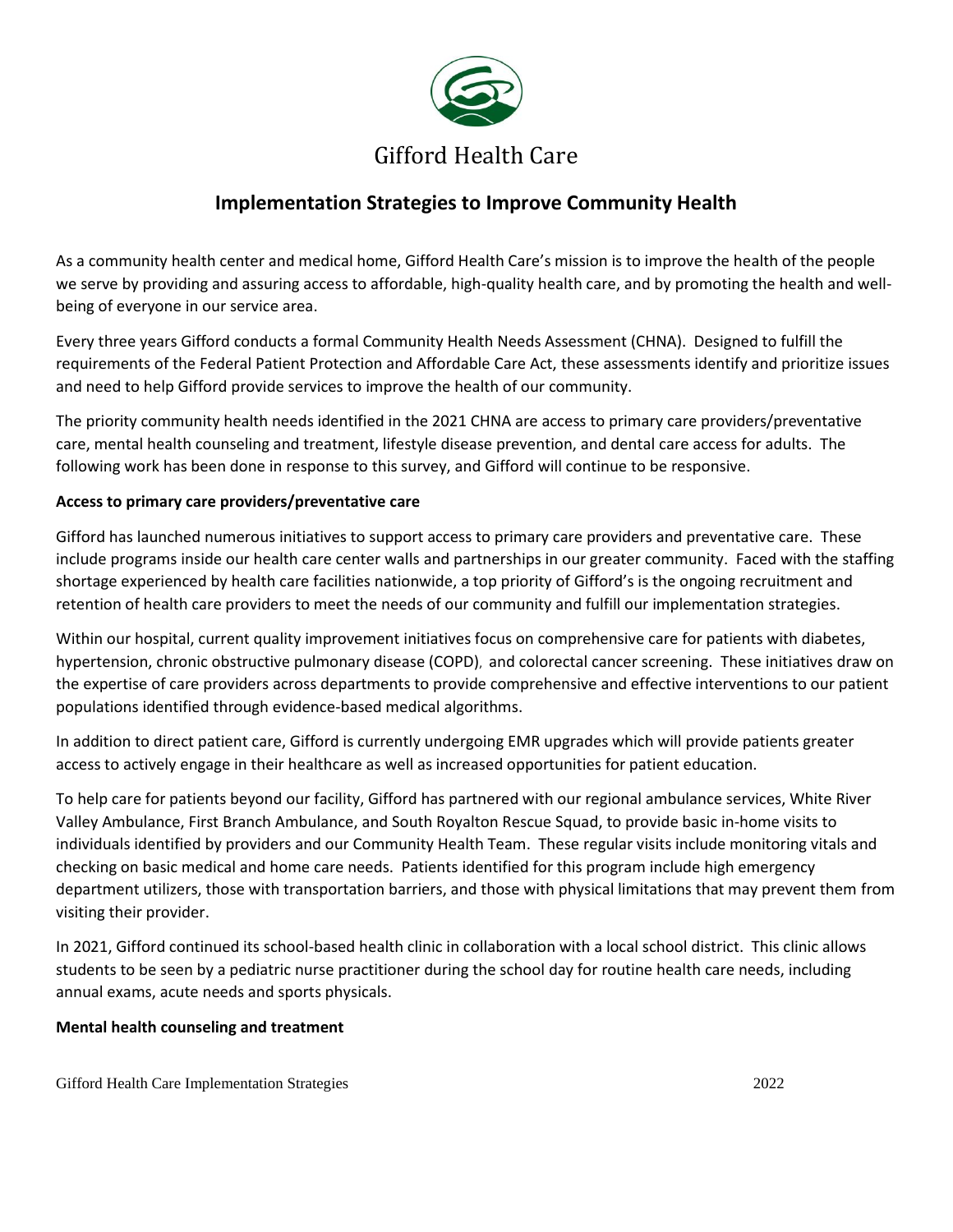

Gifford Health Care has continued to strengthen its services surrounding mental health counseling and treatment. This has included adding a support group that focuses on grief. Gifford has actively sought out counselors with a wide variety of clinical skills to add to our psychiatry and counseling team, including those with backgrounds in marriage and family counseling, palliative care, and adolescents. During the COVID pandemic, we recognized the increased need for access to mental health services and responded by providing interventional therapy options and telemedicine visits. Additionally, Gifford has partnered with Alpine Telehealth to help facilitate prompt access to psychiatric care in our emergency department.

### **Lifestyle disease prevention**

A top priority for Gifford is to provide our patients with the tools to take an active role in their own health. A strong focus of our preventative care is on lifestyle disease prevention. Gifford works with its Blueprint Community Health Team to offer lifestyle disease prevention and management workshops through the Vermont Department of Health**.** As COVID prevented in-person workshops, Gifford facilitators quickly moved to an online format to minimize disruptions in workshop offerings. These workshops include Diabetes Management, Diabetes Prevention, and Hypertension. Additionally, tobacco cessation counselors are trained to work with youth and adults to provide prevention education and cessation support. Gifford has recently partnered with a local middle/high school to provide in-school counseling and support around the topic of teens and vaping.

Gifford works hard to address food security, a need many of our patients found themselves facing for the first time during the pandemic. An ongoing partnership with the Vermont Foodbank provided the resources to expand our VeggieVanGo program to two events per month, a drive-thru model and a produce box distribution. Gifford saw an exponential increase in the number of families we served, providing food to an average of 700 families per month.

In addition to VeggieVanGo, Gifford collaborates with the Randolph Area Food Shelf to provide bags of nonperishable goods in our clinics and at community locations. These "Green Bags" are available to any patient or community member who expresses barriers to food access or is identified as food insecure. Our goal is to ensure our patients do not have to choose between prescriptions and food. These bags contain information regarding access to dental care, area food shelves, Gifford's Community Health Team, and other community supports.

As COVID restrictions lift, Gifford looks forward to continuing and strengthening its community partnerships through community outreach. Outreach in our community, especially in schools, continues to be a top priority as we strive to educate youth on the importance of physical activity and healthy eating habits to help them grow into healthy adults. Education and prevention must start at a young age to break the cycle of escalating healthcare costs.

Gifford sees the value in providing these types of events and programming to our communities, as they help foster relationships and provide much-needed support.

### **Dental care access for adults**

Gifford's Federally Qualified Health Center designation has brought resources to help us support local dentists as they strive to better care for the under- and uninsured. To increase awareness of dental health, we have partnered with

Gifford Health Care Implementation Strategies 2022